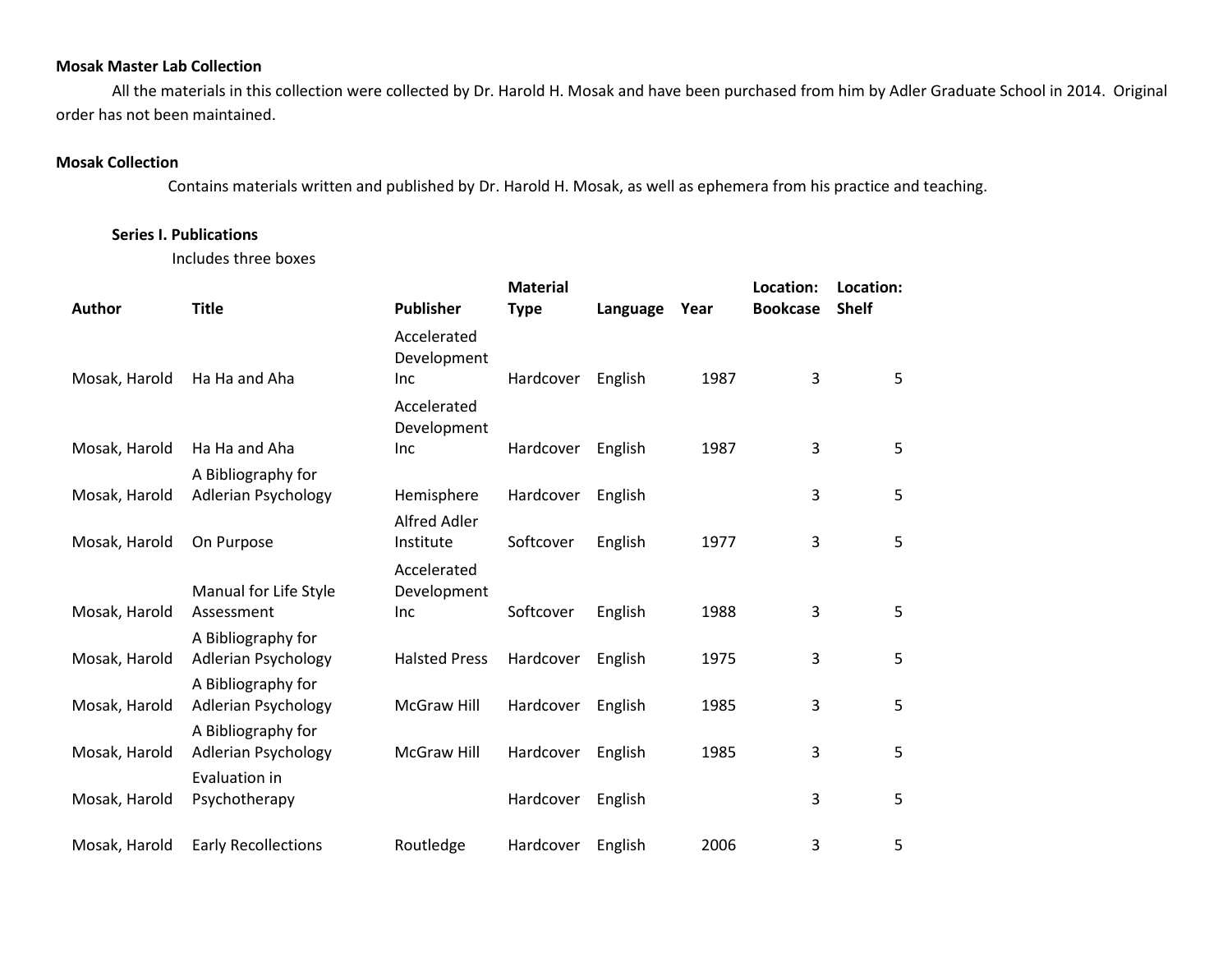Mosak, Harold beratung und RDI Verlag Softcover German 1999 3 5

| <b>Box Number</b> | <b>Folder Number</b> | Item                                                                                           | Location           |
|-------------------|----------------------|------------------------------------------------------------------------------------------------|--------------------|
| 1                 | 1                    | The Argot of the Drug Culture                                                                  | Bookcase 3 Shelf 4 |
| 1                 | $\overline{2}$       | Strategies for Behavior Changes in Schools                                                     |                    |
| 1                 | 3                    | Introductory Individual Psychology - A Syllabus                                                |                    |
| 1                 | 4                    | A Child's Guide to Parent Rearing                                                              |                    |
| 1                 | 5                    | Clinical Assessment - A Syllabus                                                               |                    |
| 1                 | 6                    | Individual Psychotherapy - A Syllabus                                                          |                    |
| 1                 | 7                    | Interviewing - A Syllabus                                                                      |                    |
| 2                 | 1                    | The Neuroses - A Syllabus                                                                      | Bookcase 3 Shelf 4 |
| 2                 | 2                    | Professional Issues in the Delivery of Mental Health Services                                  |                    |
| 2                 | 3                    | Early Recollections as a Projective Technique                                                  |                    |
| 2                 | 4                    | Demons, Germs, and Values                                                                      |                    |
| 2                 | 5                    | What Every Psychotherapist Should Know About Judaism                                           |                    |
|                   |                      | What Every Psychotherapist Should Know About Roman Catholicism                                 |                    |
| 2                 | 6                    | Some Therapeutic Uses of Psychologic Testing                                                   |                    |
|                   |                      | Subjective Criteria of Normality                                                               |                    |
| 2                 | 7                    | <b>Effect of Time Limits</b>                                                                   |                    |
| 2                 | 8                    | Bibliography of Individual Psychology                                                          |                    |
|                   |                      | The Resolution of "Intrapersonal Conflict"                                                     |                    |
| 2                 | 9                    | The Early Recollections of Adler, Freud, and Jung                                              |                    |
|                   |                      | The Interrelatedness of the Neuroses Through Central Themes                                    |                    |
|                   |                      | Life Style Assessment                                                                          |                    |
| $\overline{2}$    | 10                   | Preference for and Achievement in Elementary School Subjects and Associated Personality Traits |                    |
|                   |                      | Purposes of Delusions and Hallucinations                                                       |                    |
|                   |                      | What Patients Say and What They Mean                                                           |                    |
| 2                 | 11                   | The Getting Type, A Parsimonious Social Interpretation of the Oral Character                   |                    |
|                   |                      | Predicting the Relationship to the Psychotherapist from Early Recollections                    |                    |
| 2                 | 12                   | Selective Perception in the Interpretation of Symbols                                          |                    |
|                   |                      | Various Purposes of Symptoms                                                                   |                    |